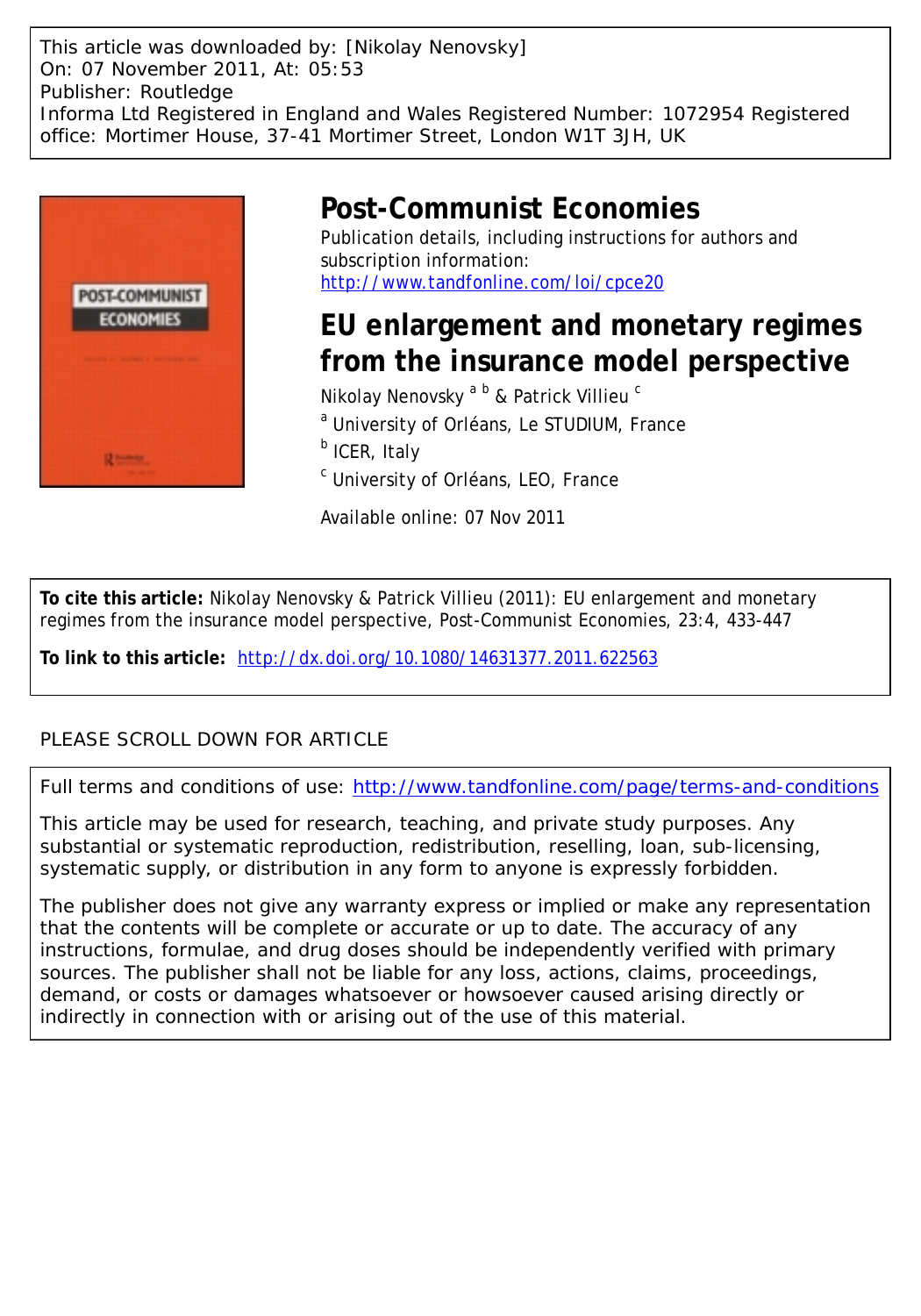### EU enlargement and monetary regimes from the insurance model perspective

Routledge Taylor & Francis Group

Nikolay Nenovsky<sup>a\*</sup> and Patrick Villieu<sup>b</sup>

<sup>a</sup>University of Orléans, Le STUDIUM, France and ICER, Italy; <sup>b</sup>University of Orléans, LEO, France

(Received 20 August 2010; final version received 31 May 2011)

It is widely observed and recognised that economic behaviour in the post-communist countries changed after these countries joined the European Union. The insurance model of currency crises proposed by Dooley, after being modified and interpreted within a broader conceptual meaning, provides good possibilities for analysing the whole process of post-communist transformation and EU accession. This article offers an empirical illustration of the theoretical model using the examples of Bulgaria and Romania. These two Balkan countries, the latest members of the EU (since 2007), have radically different monetary regimes – respectively a currency board and inflation targeting.

It is widely observed and recognised that the economic, political and in general social behaviour of individuals, groups, elites and key players in the post-communist countries changed after these countries joined the European Union (EU). Indeed, these changes manifest themselves to different extents and take various forms. Following EU accession, certain trends, such as the lack of discipline and motivation, the re-emergence of crony behaviour, corruption and nationalism, are clearly observable. At the concrete economic level this is evidenced by broadly undermined fiscal discipline and public finances registering rapidly rising deficits. When orthodox monetary regimes are used (currency boards for example), they lose their disciplinary effects and private sector debt grows rapidly. As a whole, the ensuing post-accession trend is based on accumulating debt rather than on fiscal and monetary discipline.<sup>1</sup> From late 2008 this trend has been exacerbated by the global crisis and the different policy measures to help the financial and real sectors.

These phenomena raise interesting theoretical and empirical issues. The main issue lies in how we could account for such change in the new EU members during the different stages of EU accession. In fact, the same theme arises not only when observing the period of membership but also when we look back at the entire period of transformation, the 20 years of cyclical and uneven trends of alternating discipline and voluntarism, cooperation and opportunism etc.<sup>2</sup> A similar problem arises when we try to find an explanation for the differences in the evolution and the diversity of trajectories across countries and geographical areas (the so-called 'variety' or 'diversity' of transformation).<sup>3</sup>

ISSN 1463-1377 print/ISSN 1465-3958 online  $© 2011 Taylor & Francis$ <http://dx.doi.org/10.1080/14631377.2011.622563> <http://www.tandfonline.com>

<sup>\*</sup>Corresponding author. Email: nenovsky@gmail.com; Nikolay.Nenovsky@univ-orleans.fr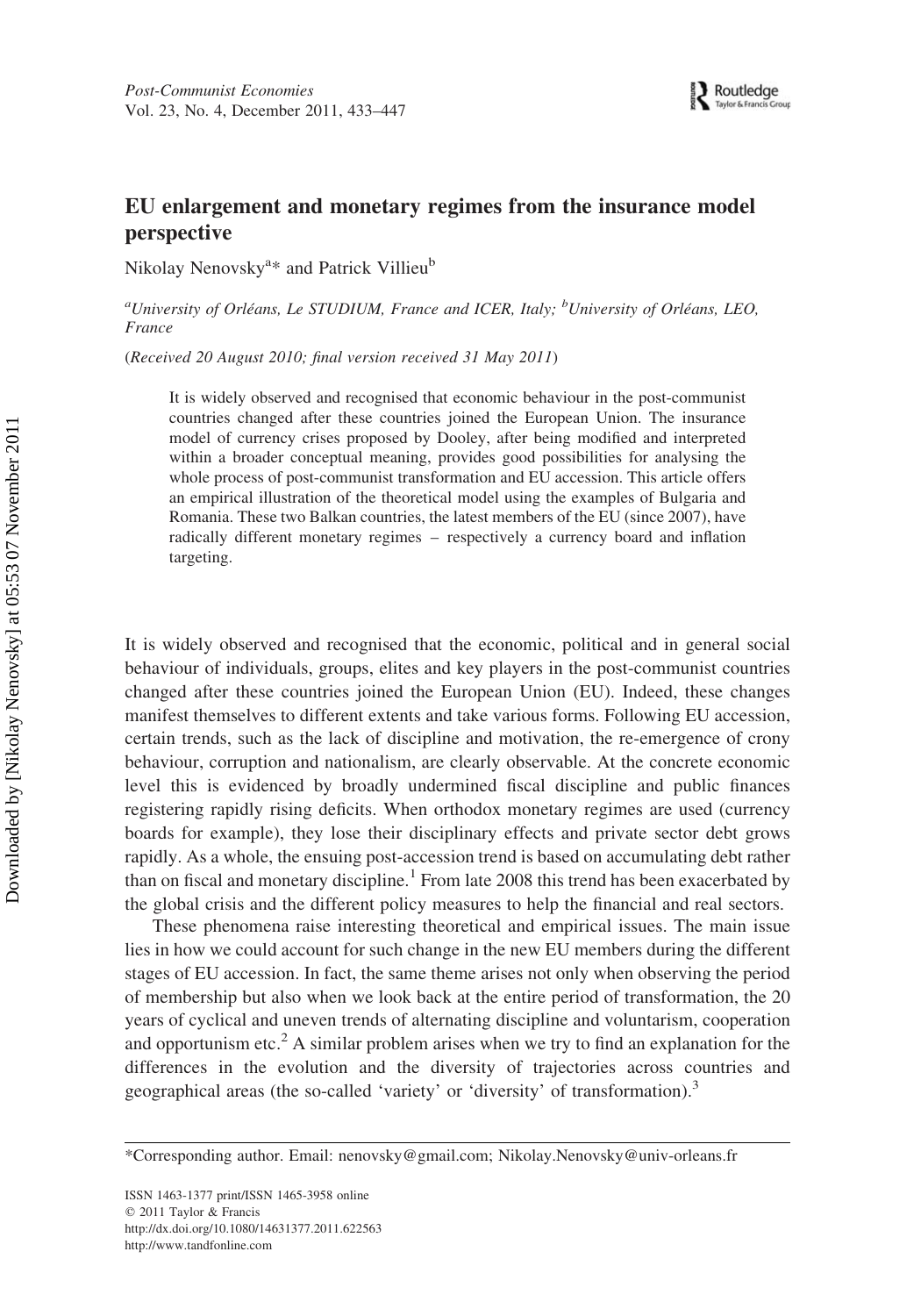The theoretical interpretations of these issues can be various but many common elements and theoretical bridges often link them. In our view, the insurance model of currency crises proposed more than 10 years ago by Dooley (1997; 2000) and empirically applied to the East Asian and Latin American countries (Chinn et al. 1999) provides good possibilities for analysing the post-communist evolution and EU accession. Dooley's model, when interpreted within a broader conceptual meaning (not in its narrow interpretation as a model of currency crises), in this case relating to the overall dynamics of the economic system, holds a particular potential for development by including a number of elements from other theoretical approaches. The insurance game model acquires both explanatory power and the potential to point to policy measures that could be useful for dealing with the so-called 'bad' dynamics witnessed not only in the new EU member states but at the EU level as well. The insurance model offers a number of concrete ideas about the level of insurance collateral (foreign reserves) and the relationship between monetary regime (domestic anchor) and euro membership (political, external anchor), their institutional compatibility or incompatibility, moral hazard dynamics and many other issues.

The main objective of this article is to propose a theoretical model that could explain the dynamics of post-communist countries. The aim is to substantiate the logical succession of cause-and-effect relations and their possible interpretations. After a brief outline of Dooley's insurance model, we put forward our arguments for the directions in which the model could be modified and how it could be adapted for the purpose of interpretation of the post-communist transformation. What it offers that is new relative to previous studies, those elaborating a general model of transition and especially those analysing EU conditionality and the post-EU period, consists mainly in proposing a simple operational model in which the basic behaviours are reduced to comprehensible macroeconomic relationships. This in turn gives opportunities for empirical verification. In this regard, in the last part of the article we offer an empirical illustration employing the examples of Bulgaria and Romania, the two Balkan countries which are the newest members of the EU (since 2007) and which use two opposite monetary regimes, a currency board and inflation targeting respectively.

#### Dooley's insurance model – a synthesis

Dooley put forward a model, a variant of the first generation model of currency crises, broadened to include the issues of moral hazard and the role of the banking sector and to expand and redefine the assets and liabilities of economic players' balance sheets (Dooley 1997, 2000). The new elements included more theoretical flexibility and much more opportunity to further develop the otherwise deterministic first model of currency crisis (Krugman's pioneering work (1978)) in the direction of nonlinearities and multiple equilibria, albeit in another form than Obstfeld's (1996) second-generation currency crisis interpretation.

The main idea of the model is the assumption that there is a logical cause-and-effect chain which leads to a crisis. The major reason for this is the following. The government is under a borrowing constraint, i.e. it cannot borrow currently against future revenue (taxes). In this situation, its net external assets operate as a tool to achieve two objectives. The first objective is to serve as collateral securing the government itself, its liabilities, external debt mainly. The second objective consists in acting as as collateral for the private banking sector's liabilities (to non-residents), as it is assumed that the government will fulfil its lender of last resort function. By means of its net external assets, the government becomes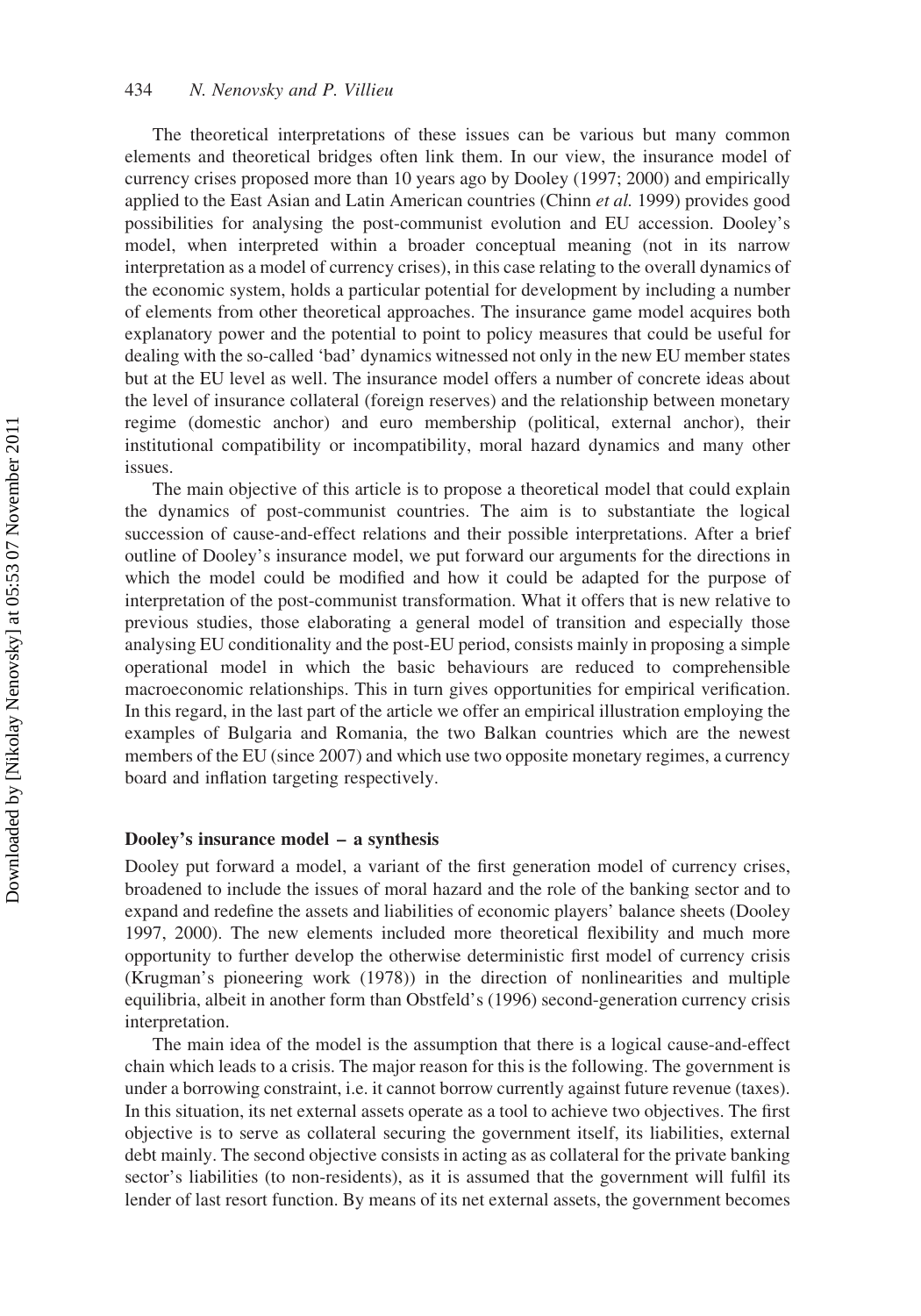simultaneously a credible insurer and self-insurer. These net government external assets (in Dooley's model these assets are approximated by official foreign reserves), when positive, are considered as free insurance against a bank crisis and serve as a powerful incentive for non-resident investors to use this free insurance.

After initial constraint loosening, following some form of initial shocks expressed in a decline in international real interest rates (because nominal interest rate declines faster than the price level), or in different forms of debt cancelation, credit lines agreed, successful monetary reforms etc., the return on deposits becomes attractive to nonresidents, thereby raising capital inflows. The free insurance intensifies the banks' fight for deposits, for which purpose they offer increasingly higher interest rates on these deposits. The capital inflows lead to growing liabilities in the private sector. Once liabilities equal the government's net external assets, the dynamics reverse, an attack on the insurance fund starts and a crisis begins. The interest rate spread melts and non-residents start withdrawing their deposits. Banks, in turn, are forced to sell assets and collect the deposit insurance from the government.

Generally, Dooley believes that there are three preconditions for such a crisis, namely: (i) the external assets of the government should have a net positive value; (ii) the government's commitment should be credible, i.e. the government should be ready to pay its debts and protect the banking system, and (iii) private investors should have free access, i.e. there is no capital control.<sup>4</sup> Subsequently, Dooley's model was applied to Latin America and Asia and gives relatively good explanations of the crises in these regions (Chinn et al. 1999).

This in general outlines the theoretical miniature model which, in our view, could be used as the basis for understanding the developments over the last 20 years in the former socialist countries.

What are the directions in which the model could be expanded and modified?

#### Insurance model extension for post-communist transformation and EU accession

First, the model could be interpreted in a much broader sense as a complex linkage between the institutional anchor (its credibility and disciplinary effect) on one side and the dynamics of the collateral and the liabilities on the other side, a linkage that shapes the differences across periods and countries.

Second, the model could be expanded to include two anchors (monetary regime and EU membership) while also describing the relationship between them and illuminating their mutually enhancing or eliminating effect. The monetary regime plays the role of system internal anchor (institution) and the EU plays the role of external anchor (institution) that together coordinate the expectations and behaviour of economic agents. Within a concrete context this second link could be expressed as the inclusion of three new functional relationships, specifically (i) the insurance premium as a function of the collateral's dynamics (which is implied though not formalised in Dooley), (ii) foreign reserves as a function of the credibility of the anchors, and finally (iii) the relationship between these anchors.<sup>5</sup>

Third, the model can include a number of dependences stemming from the relationship between external transfers (in this case EU pre-accession and EU structural funds), moral hazard, information and incentive distortions, redistribution processes etc.

The insurance game has its specific features during the different stages of transition and EU integration that could be differentiated as different institutional regimes and interpreted in the following way. The first stage  $[T_0 - T_1]$  could be defined as from the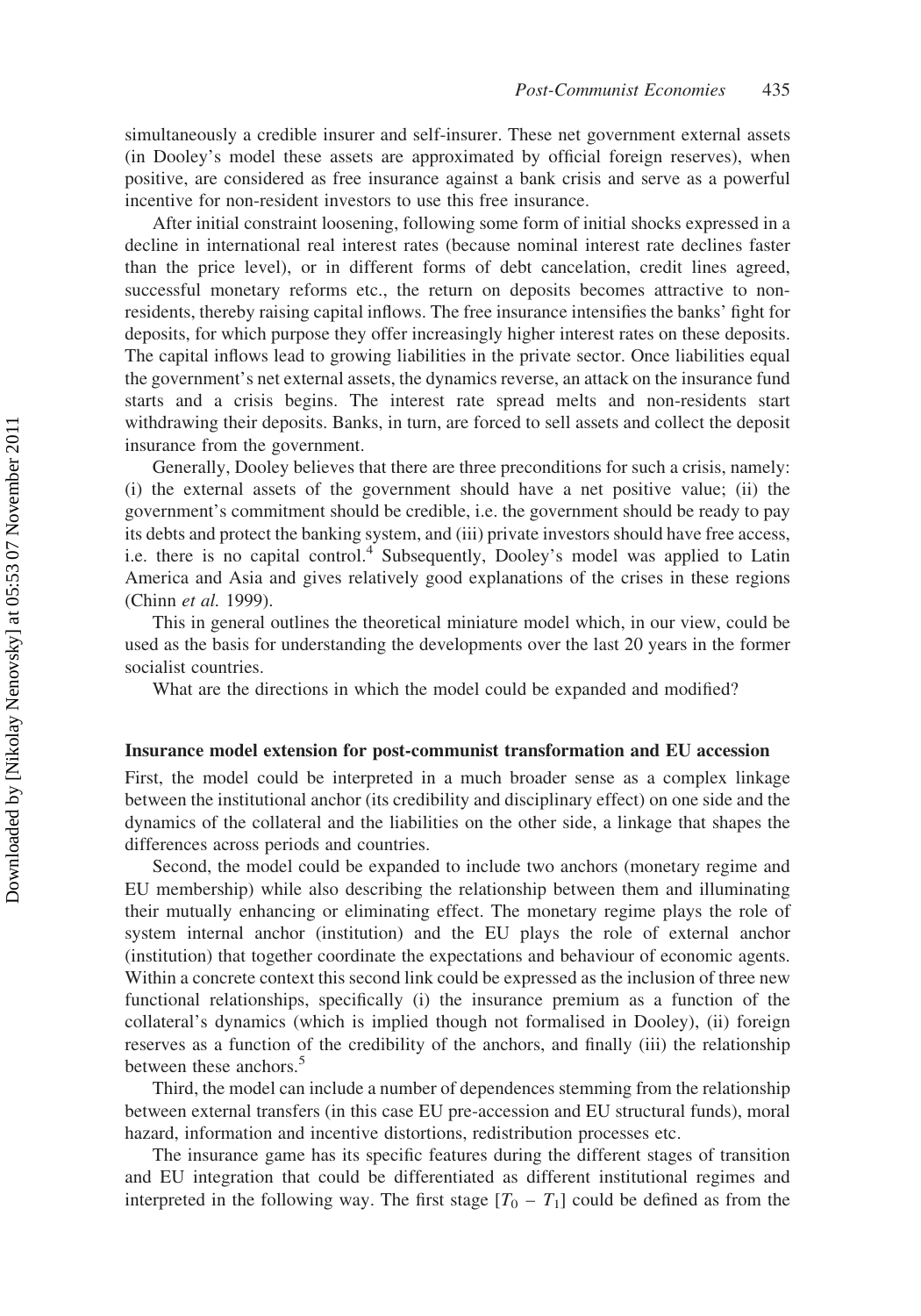second half of the 1990s (1996/97) when practically all countries had undergone different degrees of crisis (point  $T_0$ ) until the decision was taken for EU enlargement to include the new countries and the negotiation processes started (point  $T_1$ ). The second stage  $[T_1 - T_2]$ began at  $T_1$ , the negotiation point and continued until actual EU membership at point  $T_2$ . The third stage  $[T_2 -$  the present] began at  $T_2$  and covers the period of full EU membership (in the case of Bulgaria and Romania, from 2007). The current crisis could be seen as the starting point of a new stage which we will not elaborate here.

For the first stage  $[T_0 - T_1]$  and even for the period before  $T_0$ , i.e. from the collapse of the socialist system until the start of negotiations, the sequence of events and relations is as follows. After the Soviet bloc's disintegration, the choice of a geostrategic orientation and national identification became the most pressing issue (for details see Abdelal 2001), a choice which is key to interpreting the chain of events that followed and the diversity of trajectories across countries. This choice is manifested in two basic anchors, economic and geopolitical. In our view, money and monetary regimes fulfil the main functions of an economic anchor, while EU membership (or non-membership) fulfils the basic functions of a geopolitical anchor.

Without going into details, we will note that the anchor's main function is to coordinate the expectations, interests and behaviour of the social players. The anchor plays two basic roles, i.e. disciplinary effect and credibility effect.<sup>6</sup> We can accept that the credibility effect is more or less associated with assets dynamics (collateral) and the disciplinary effect more or less with liabilities (loans etc.). In turn, the two effects are sometimes mutually enforcing, sometimes mutually eliminating or weakening.

A historical review of the last 20 years shows that the countries within the socialist bloc were characterised by different trends and groupings of monetary regimes.<sup>7</sup> The Baltic countries, for example, had the main goal of quickly leaving the Soviet zone and integrating into the modern Western community. This strategic choice needed a signal that would fix the abandoning of the ruble zone through the choice of currency board arrangements. A currency board legally fixes the exchange rate to a strong Western currency, stipulates monetary base coverage and eliminates discretionary monetary policy as 'hands-tying mechanisms'. These countries then carried out rapid economic and political liberalisation as a total negation of the planned system followed by speedy EU integration. Relatively similar, although slower, developments took place in the other Central European countries – Poland, Hungary, the Czech Republic and Slovakia – while Bulgaria and Romania took a different type of trajectory with more variability and hesitation about their monetary regimes and geopolitical choices. Bulgaria and Romania are the object of our empirical study in the next section.

From the begging of transition to point  $T_0$  and for the first defined period  $[T_0 - T_1]$  the monetary anchor was the leading one and the only one actually existing. It was still unclear whether the EU would enlarge. A monetary regime served as a manifestation of the national choice and its task was to indicate a departure (or not) from the Soviet bloc and integration (or not) into the zone of advanced market economies.<sup>8</sup> If we consider, for example, the exchange rate and monetary regimes, we can observe that the choice of a fixed exchange rate was dictated by the desire to gain discipline and credibility, which did not exist in the late communist system. In order for these fixed exchange rate regimes to start functioning, cancellation of foreign debts and accumulation of minimum foreign reserves were needed.<sup>9</sup> This was achieved in various ways: foreign loans were extended, a number of 'historically' blocked foreign reserves held in Western countries were recovered, debts were cancelled or restructured etc. This ultimately led to the emergence of a minimum level of credibility and a positive value of net external assets, i.e. of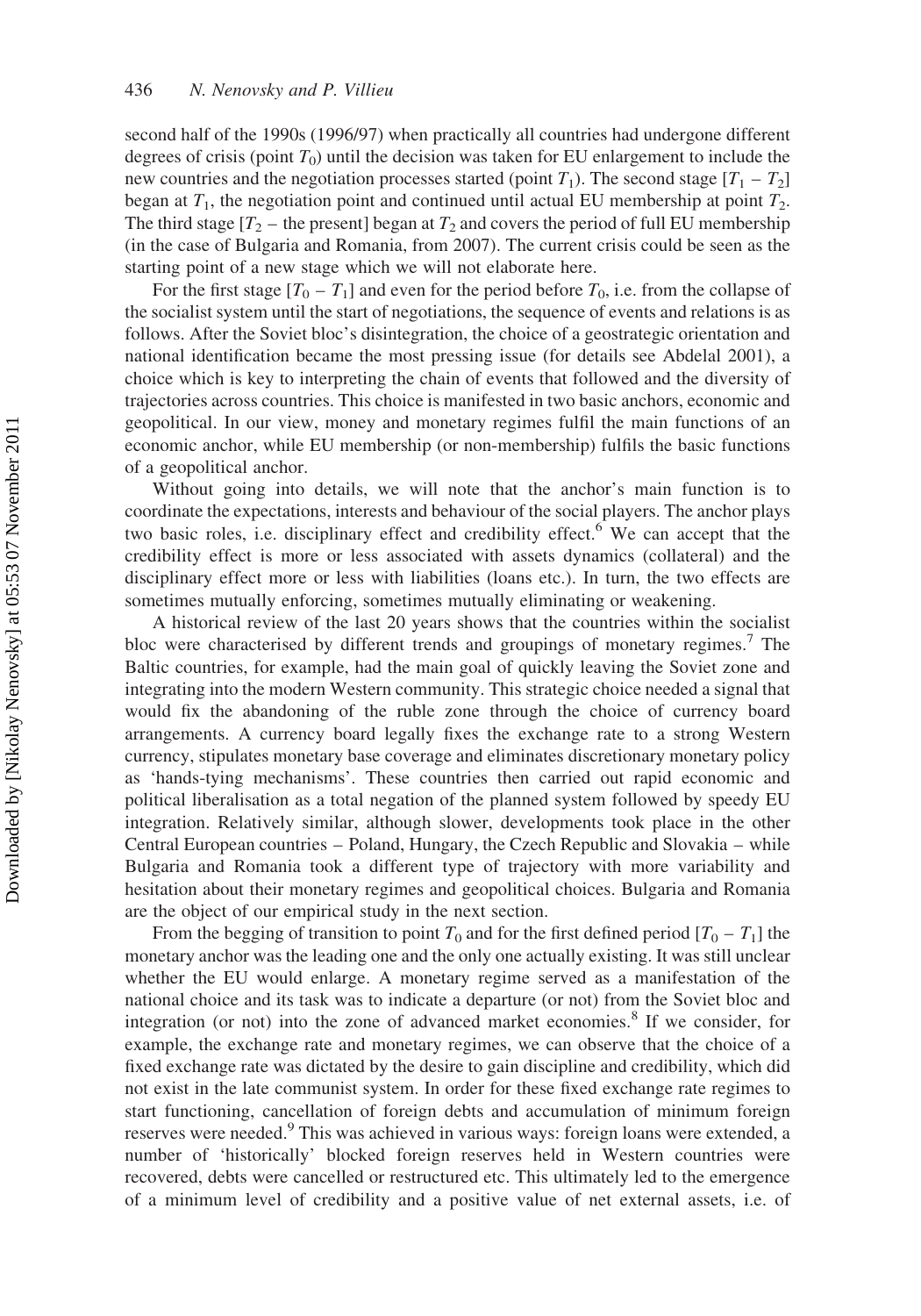collateral. It was at this time that the insurance game started, the logic of which we explained. Rapid liberalisation and increased economic flexibility (one extreme case is Estonia) made it possible to limit and counteract the adverse effects of the insurance process and to limit moral hazard behaviour.<sup>10</sup> Practically all countries experienced crisis in 1996/97.

To summarise, in  $[T_0 - T_1]$  we have the first post-communist regime when only one anchor existed, the monetary one, and when the countries differed according to their choice of specific form of monetary anchor.

At the end of the 1990s or later, the second period started  $[T_1 - T_2]$ . After crises of various kinds and degrees, at  $T_1$  a new anchor emerged, i.e. the decision for EU enlargement and the start of the negotiation process for membership. It is important to note that at that time the EU took on no commitments, either in general political terms or in terms of crisis support etc., that could widen the collateral and boost the insurance game. The lack of explicit and implicit guarantees from the EU made it possible for the two anchors (monetary and geopolitical) to move in the same direction and in a way to enhance each other. Some of the countries, especially those from Central Europe, gradually moved to exchange rates that are more flexible or to the alternative of inflation targeting. The Baltic countries retained their fixed exchange rates just as Bulgaria did by introducing a currency board in mid-1997 but tried to compensate by introducing more market flexibility.

The efforts of the key players, and the public at large, were aimed at complying with the restrictions and preparing for EU membership, which required observing strong discipline. The new EU anchor introduced the fresh infusion of credibility needed to sustain the growing trend of the insurance game. In other words, the fresh EU anchor compensated for the diminishing marginal importance of the old monetary anchor. We can say that the credibility effect and the disciplinary effect are acting in unison and institutionally compatible. This coincided with the decline of interest rates on international markets and liquidity excess, which finally led to a strong capital inflow. In turn, capital inflows increased banking sector liabilities. In addition, the pre-accession funds started to flow in too.

On the whole, despite the potential accumulation of risky behaviour, overall in the second period  $[T_1 - T_2]$  two anchors existed and they were more in harmony that in conflict. In the case of currency boards, for example, the public sector and public finances were restricted and needed to be in surplus because private sector debt started to grow rapidly and the private sector took on more risk

In the last phase, which started at  $T_2$  and continues to the present, i.e. EU membership, things changed considerably. A range of guarantees emerged, mostly implicit, for intervention in times of crisis. Uncertainty regarding the value of collateral rose, as did asymmetry of information and moral hazard in the banking system. Generally, restriction was relaxed and a shift to soft budget constraints occurred. The credibility effect and the discipline effect started to work against each other and became mutually incompatible.<sup>11</sup> The new anchor began to undermine the credibility of the monetary anchor, notably in the countries with fixed exchange rates and currency boards. Reliance now was upon the new anchor and the old one was no longer valued, which caused a shock to the collateral and led to its impairment. The role of foreign reserves declined while the role of implicit aid increased. Private liabilities rose enormously. In a sense, we can speak of a process of driving out the explicit, visible and clear anchor of the monetary regime by the implicit, invisible and insecure anchor of EU membership. The former strengthens the discipline effect while the latter weakens it. The new EU funds amplify moral hazard, distort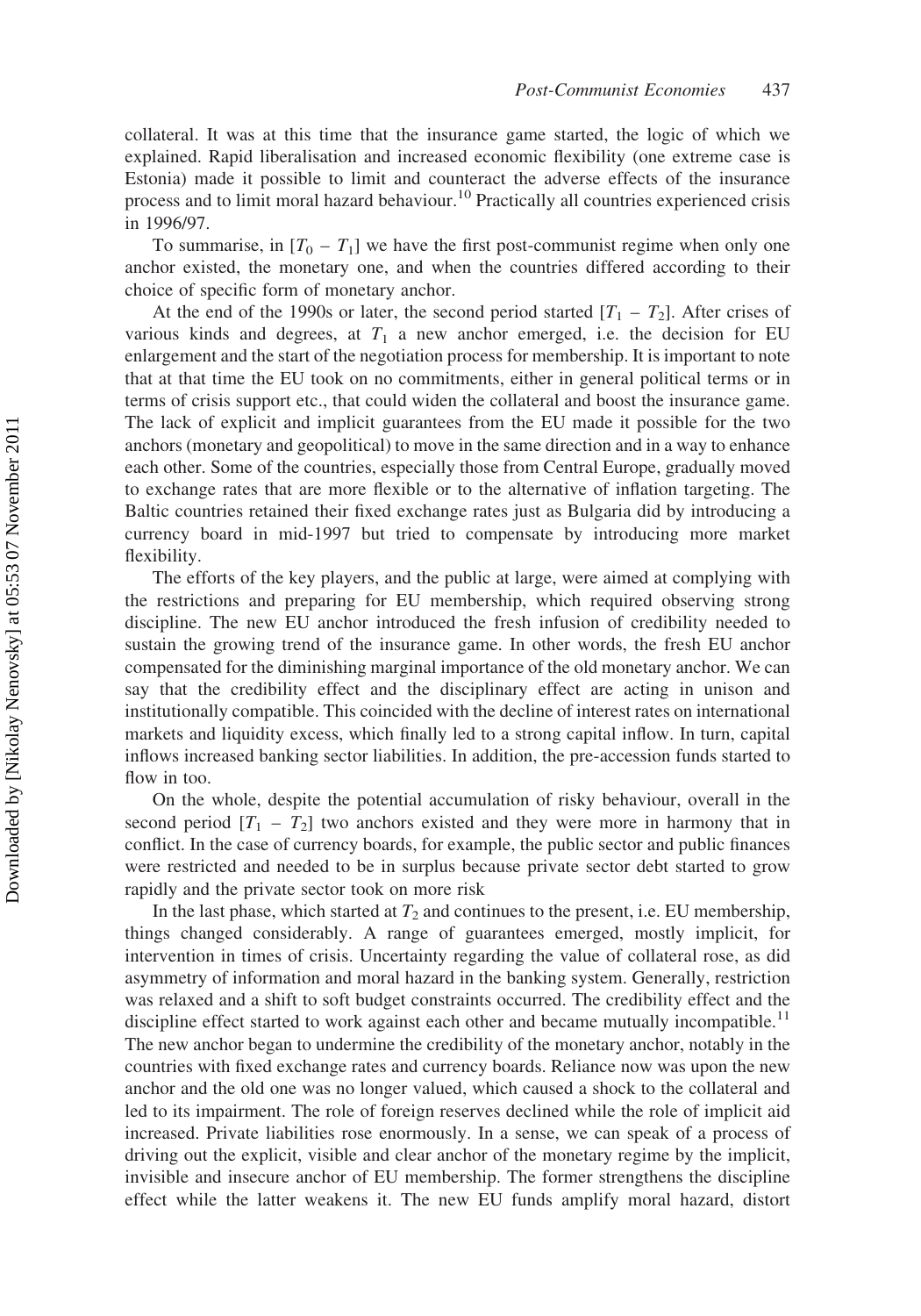incentives and motivations, and fuel the fight for misappropriation of these funds. Noncooperative behaviours come to prevail and corruption and crony strategies gain ground again, which ultimately widens social differentiation.<sup>12</sup> This holds some analogies with Gresham's law of bad money driving out good money.

In 2008 the current crisis finally broke through into the new EU member states, causing a sharp turn in the dynamics of the collateral (insurance) and the liabilities that insurance covered. While the former decreased, the latter rose. Liabilities increased because the quality of loan portfolios deteriorated and the volume of bad debts increased, and this inevitably led to the expansion of the functions of net foreign assets (they now also had to cover the losses of the banking system). Furthermore, the crisis came as an initial shock, which led to a bank panic or an attack on the exchange rate in the fight to exercise the insurance option.



Figure 1. Graphical presentation of the insurance model.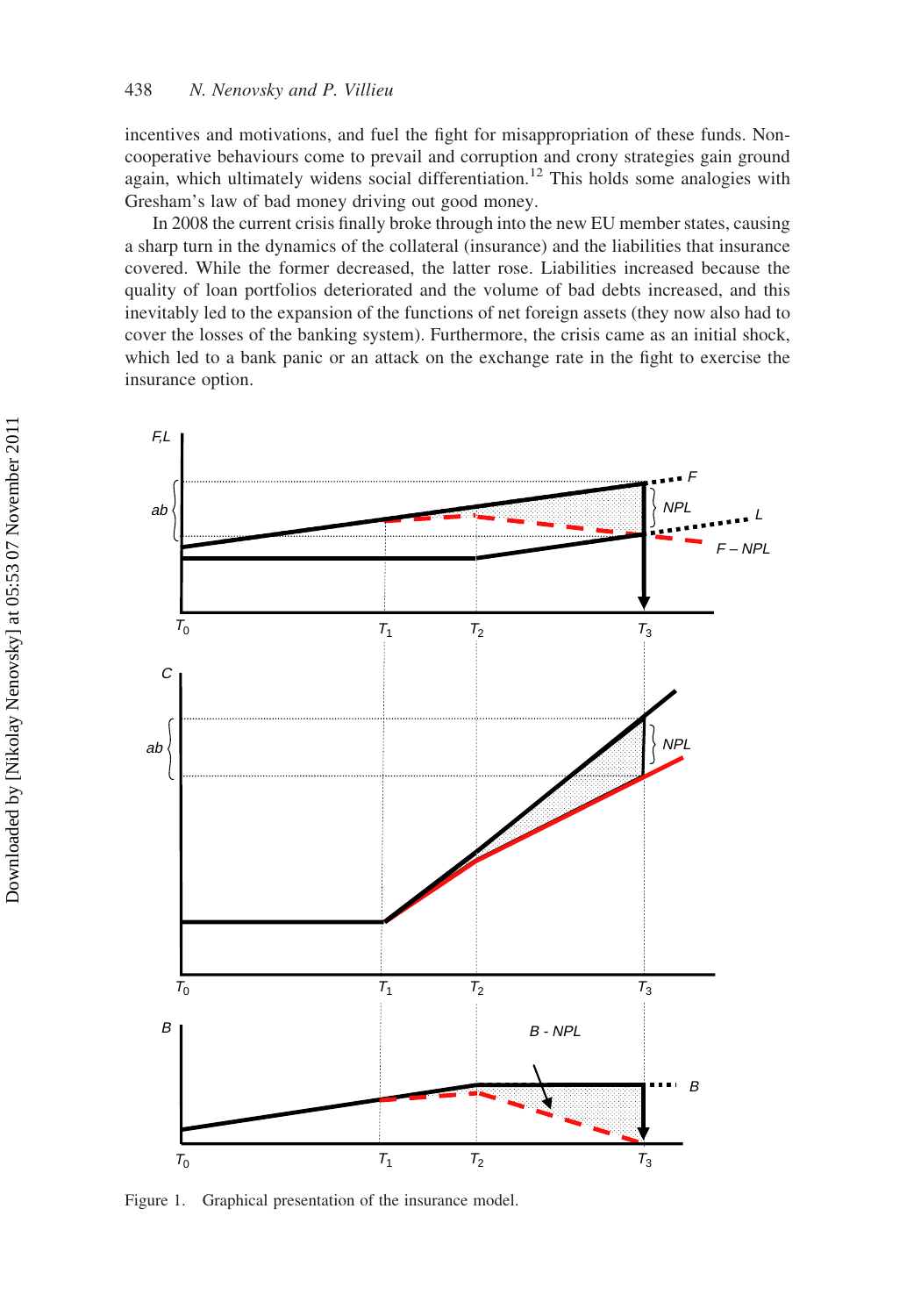The story of the three phases can be illustrated graphically as a modification of the graph from Dooley  $(1997, p. 16)$  and Chinn *et al.*  $(1999, p. 662)$ . Figure 1 shows the dynamics and changes in the structure of the net assets of the government and the liabilities of the private sector.

The three periods are presented,  $T_0 - T_1$ ,  $T_1 - T_2$  and  $T_2 - T_3$  where  $T_3$  is the moment of probable collapse, with the dynamics of the main building blocks of our insurance model. We use the following notation:  $F$  for foreign reserves,  $L$  for public debt,  $C$  for private debt, B for net reserves and NPL for non-performing loans. On the horizontal axis we have the timeline. The top graph shows the dynamics of government foreign assets  $F$ and liabilities  $L$ . The middle graph shows private liabilities  $C$  and non-performing loans NPL, and the bottom graph net foreign assets B, with and without NPL.

In period  $T_0 - T_1$  only the monetary regime plays a definite role. Foreign reserves F increase, public debt  $L$  is stable, as is private debt  $C$ , and net reserves  $B$  increase.

During the second phase,  $T_1 - T_2$ , the period of negotiation and anchoring to the EU, reserves  $F$  continue to increase and the public debt  $L$  is stable. The EU credibility effect provokes an explosion of private debts C. The two anchors, the EU and the monetary regime, are compatible. Non-performing loans NPL begin to emerge but remain limited.

Then the third period,  $T_2 - T_3$ , arrives with EU entry. This time the credibility effect works against discipline. Private debts explode, spurred on by the implicit guarantee offered by the EU.  $NPL$  also explode. Even if foreign reserves  $F$  continue to rise, net reserves  $(F-NPL)$  decline. The two anchors (monetary and political) become mutually inconsistent. The  $(F-NPL)$  balance is important because F reserves are an implicit guarantee to the banking sector for refinancing in the event of non-repayment of bad debts. Therefore, an attack is inevitable at some point. At  $T_3$  net reserves B are just equal to NPL, limiting the implicit coverage of the banking system. In addition, bad loans are not guaranteed. In the diagram, the crisis takes place at  $T_3$ , when  $B-NPL = 0$ , but the crisis may start earlier. The important point is that the crisis comes even when foreign exchange reserves  $F$  are relatively stable, which means that it is not the explicit guarantee of the currency board that is in question but all implied guarantees on the banking sector. In other words, we observe a crisis more of banking origin than a currency crisis per se. Moreover, this crisis is produced by the incompatibility between the decrease in discipline triggered by EU entry and the monetary regime.

#### Empirical illustrations – Bulgaria and Romania

To illustrate the above model, consider the development of Bulgaria and Romania, the last two countries integrated into the EU in 2007. Bulgaria and Romania are often mentioned as an example of failed and crony transition, corruption and political instability. The decision for their acceptance, which was political in nature, is often subject to criticism. There is a basic difference between the two countries: Bulgaria and Romania differ significantly in their choice of monetary regime. While Bulgaria employs an extremely orthodox currency board regime introduced after the deep financial crisis in 1996/97, Romania, after the crisis in 1996, continued to improve its discretionary monetary policy and in 2005 announced the transition to inflation targeting although many deviations from the inflation targeting principles could be noted.

Different monetary regimes (internal anchor), in conjunction with Euro membership (external anchor), shape the whole structure of the economy differently and concentrate economic activity, risks and adjustment mechanisms in different ways. For example, the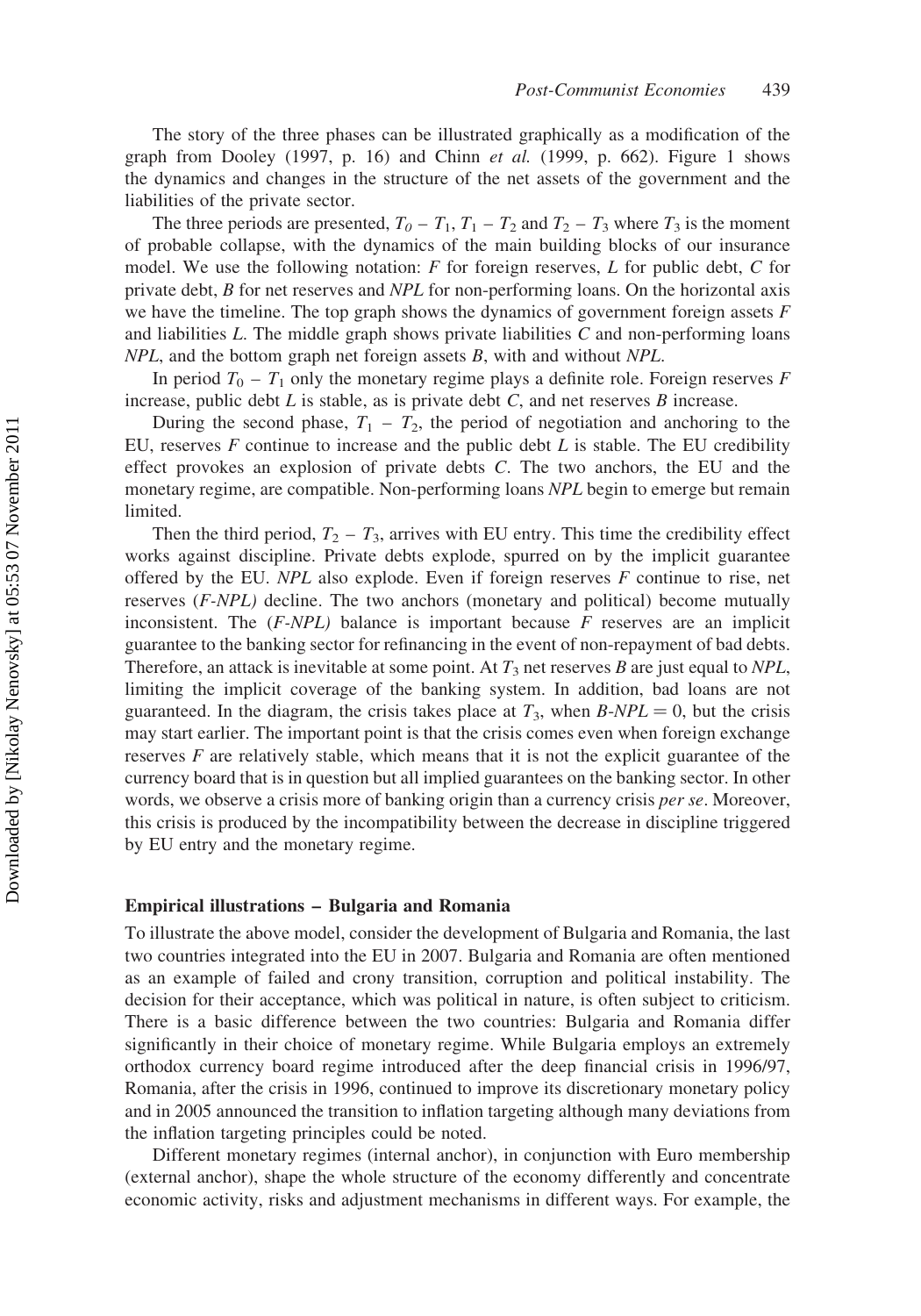hard currency regime in Bulgaria disciplined the public finances and the public sector, concentrating activities and risks in the private sector. The situation is different in Romania, where the possibilities for conducting monetary policy lead to relatively greater development of the public sector and public debt and less discipline in the public finances. Figures 2– 10 illustrate our argument.

First, the public external debt decreased significantly in both countries while private foreign debt rose. This was especially pronounced in the period preceding EU membership and later during effective membership (Figures 2, 3 and 4). In Bulgaria the private foreign debt reached a level close to 100% of GDP. In Romania the figure was closer to 40%. Here is one of the main differences in the loss of discipline in the two countries. The loss was more concentrated in the private sector in Bulgaria and more in the public sector in Romania, where public debt, and especially its domestic component, grew. It is worth noting here the sudden and considerable rise of public sector wages in Romania in 2008, difficulties with maintenance of the budget in 2009 and thereafter the agreement with the IMF and the IFIs. In some sense, we could even speak about two types of moral hazard, caused respectively by the private sector (Bulgaria) and the public sector (Romania).<sup>13</sup> While Bulgaria maintained a fiscal surplus determined by the restriction of the currency board, Romania always ranbudget deficits (Figure 5).

Second, Figures 6 and 7 show the rapid growth of private debt in Bulgaria and Romania as well as the increase in bad loans (NPL), which was especially pronounced after EU membership in 2007 (Figure 8).

Third, following the basic logic of the insurance model, it is worth looking at the behaviour of foreign exchange reserves and net assets of the government. (Figure 9 and 10) show that around 2004/05 foreign exchange reserves (international reserves) began to surpass public liabilities. This is precisely the moment where the strength of the credibility effect generated by the two anchors is visible (this point corresponds roughly to point  $T_2$  in the theoretical model presented in Figure 1). Then the loss of discipline is observed, manifested first in a major increase in private foreign debt and subsequently in



**Source:** Bulgarian National Bank, National Bank of Romania, Bulgarian and Romanian Ministries of Finance.

Figure 2. External private debt as % of GDP.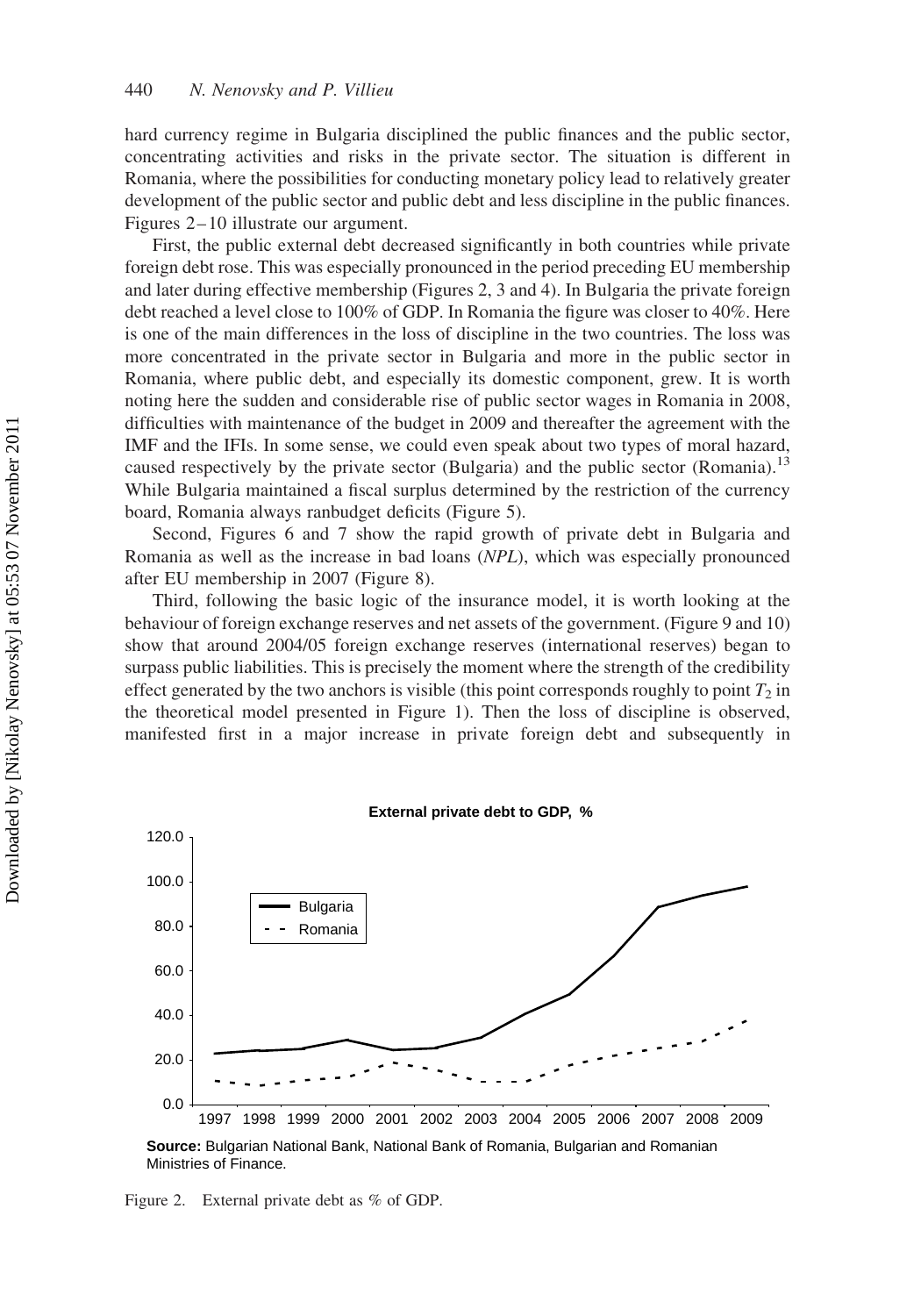





**Source:** Bulgarian National Bank, National Bank of Romania, Bulgarian and Romanian Ministries of Finance.

Figure 4. External public debt as % of foreign reserves.

accumulation of non-performing loans. The graphical representation gives a first approximation of the theoretical relationships, clearly showing the insurance moment, i.e. the time when the foreign exchange reserves line crossed the public debt line and the positive difference begin to play the role of free collateral for the private sector.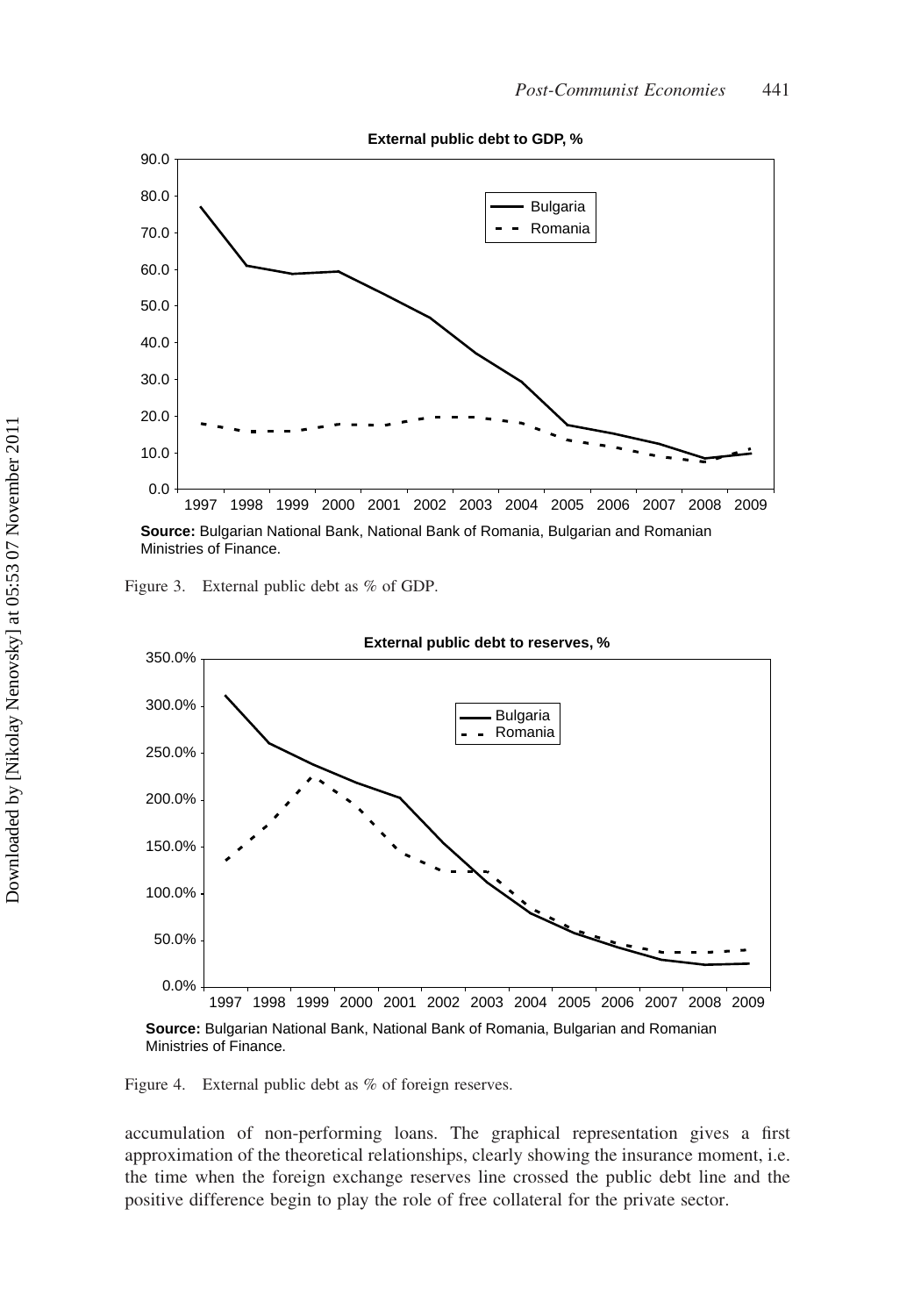

Ministries of Finance.



Figure 5. Budget surplus/deficit as % of GDP.

**Source:** Bulgarian National Bank.

#### Concluding remarks

It is reasonable to consider the theoretical and empirical limits of the model presented and possible extensions. In purely theoretical terms, there are several possible developments. These concern mostly refinement, development and formalisation of all functional relations, assuming their various nonlinear forms, presence of thresholds etc. Another possible direction is the theoretical elaboration and compounding of the anchors in order to make them operational, easier to quantify and to measure.

The confrontation of our model with reality needs its basic notions and concepts to be quantified and statistically checked. Of course, empirical verification cannot prove a theory by

Figure 6. Bulgaria: credit as % of GDP.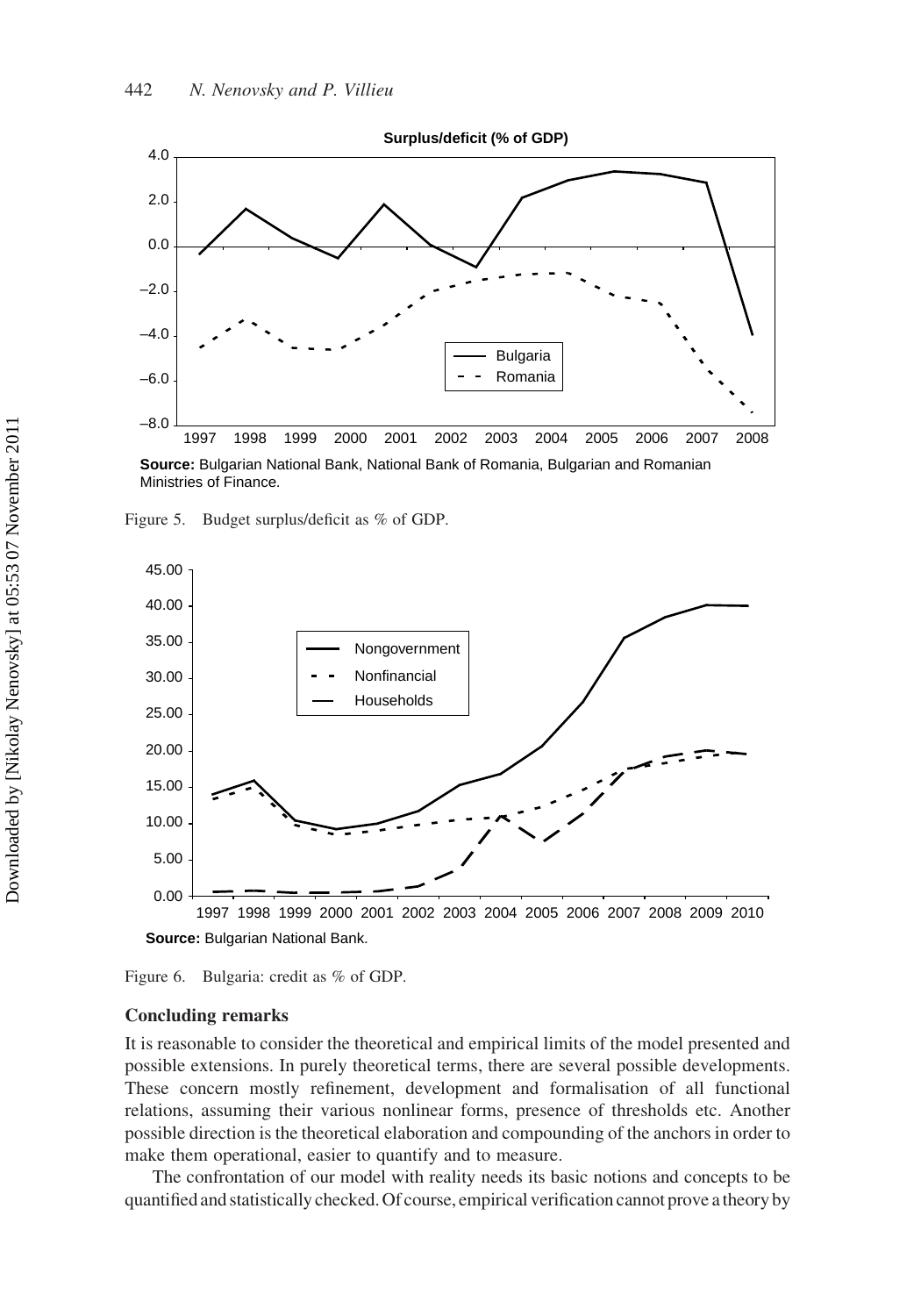

Figure 7. Romania: credit as % of GDP.



Figure 8. Non-performing loans in Bulgaria and Romania as % of total loans.

itself but meaningful use of statistical data would be of benefit to the theoretical model. Quantification and empirical verification of institutional concepts is an extremely difficult task. The important thing is to find reasonable approximations for the fundamental institutional (anchor) variables. For example, an approximation for the monetary anchor could be the behaviour of various monetary variables (currency in circulation/deposits ratio, money multiplier volatility, CDS premiums etc.) or the results obtained from different sociological polls (Valev and Carlson 2007). Concerning the political, EU anchor and its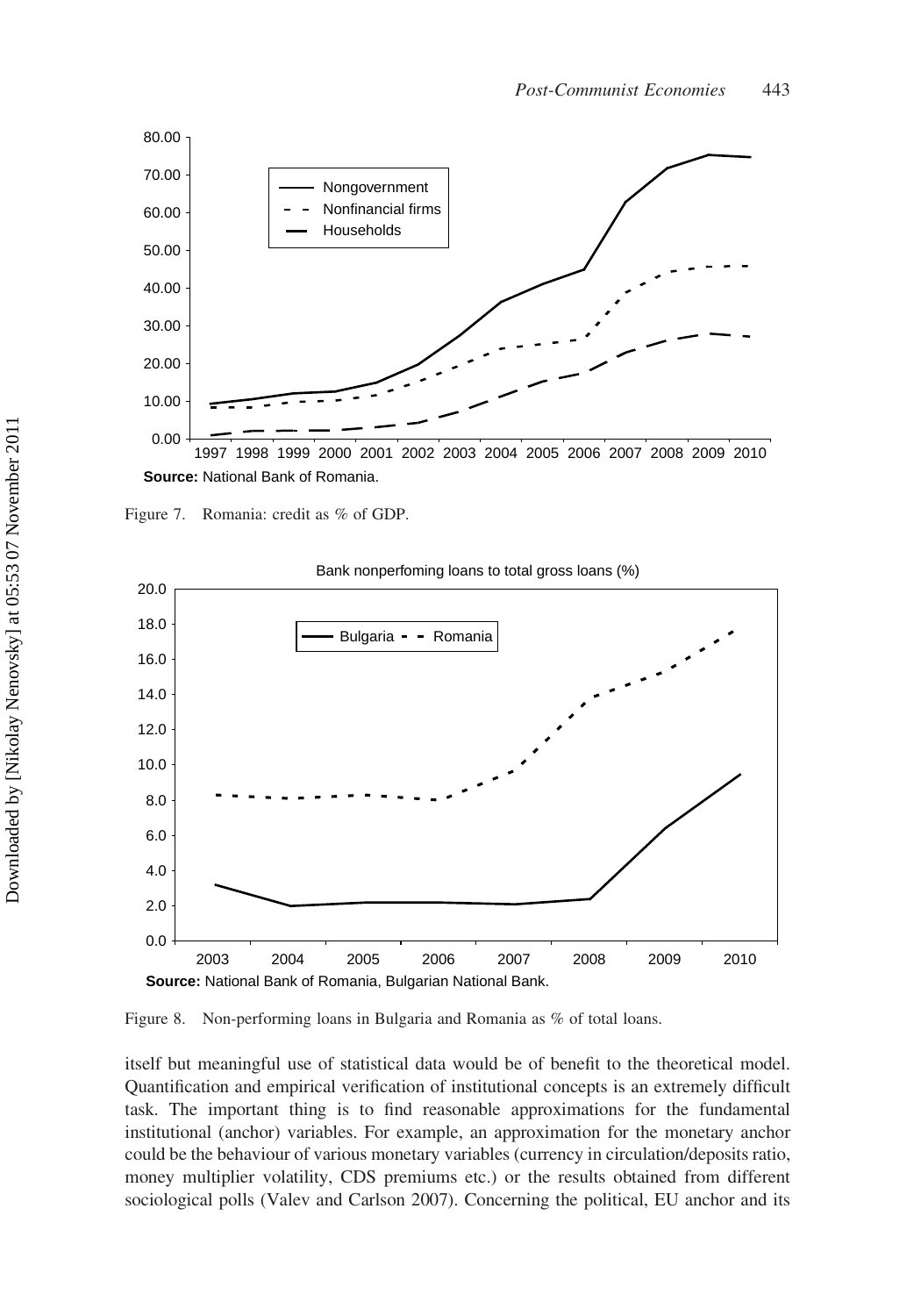

Figure 9. The Insurance game: Bulgarian public debt and foreign reserves.



Figure 10. The Insurance game: Romanian public debt and foreign reserves.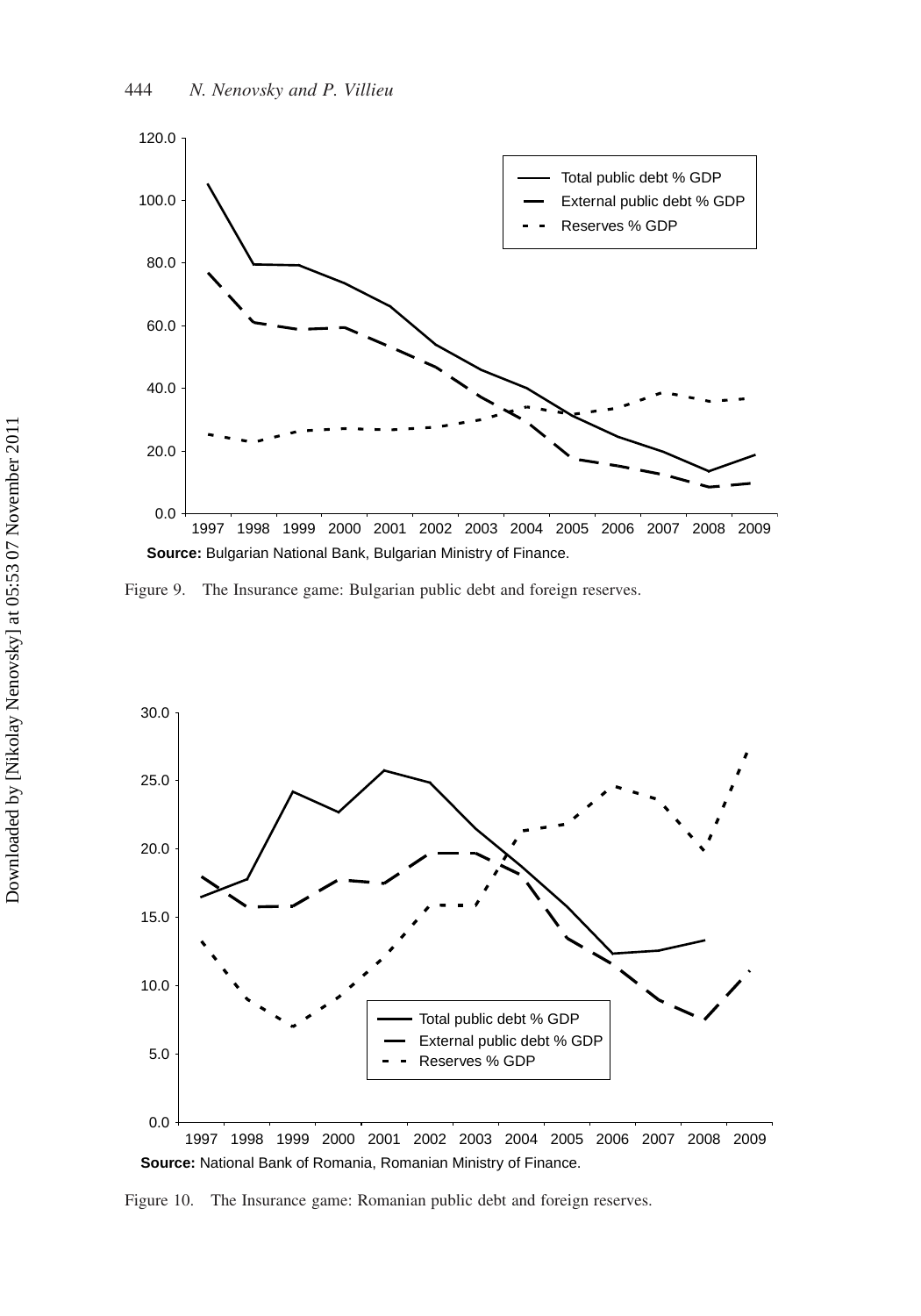impact on new members, things are even more complex.<sup>14</sup> Substantial quantitative work is necessary on the definition of collateral, either explicit or implied, and accurate measurement of public and private liabilities

Finally, it is important to elaborate a coherent set of practical proposals that can form the basis of an economic policy seeking to prevent and counter the emergence of the insurance game, and to mitigate its consequences when the game appears.

#### Notes

- What is now happening in Greece, Ireland and other South European countries and in the euro zone in general may have similar explanations to those proposed in this article.
- 2. See Ialnazov and Nenovsky (2011) on the interpretation of transition from the perspective of cooperation and game theory. On social anchors and the euro-integration process see also Ialnazov (2003).
- 3. Without claiming to be exhaustive, we could mention Kornai (2000), Abdelal (2001), Aslund (2002), Colombatto (2002), Pejovich (2003), Winiecki (2004), Beck and Laeven (2005), Sandholtz and Taagepera (2005), Csaba (2007) and Petrovic (2008).
- 4. Moreover, Dooley's model can be expanded with new elements, related for instance to the role of uncertainty about the foreign reserves (collateral) which the government is ready and able to mobilise, i.e. uncertainty is seen as a trigger of crisis (Aizenman and Marion 1999). An alternative extension is to include asymmetry of information (adverse selection) about bank assets (Furman and Stiglitz 1998), which intensifies with the increase in deposits, i.e. the collateral secures increasingly risky liabilities.
- 5. Two possible formalisations of the present model are set out in Nenovsky (2010).
- 6. The integrating social role of money as an anchor was noted quite some time ago (see Simmel 1990 [1900, 1907]), as well as the fact that it is an important part of the national identity (Helleiner 2003). On discipline, the credibility and the confidence effect of monetary regimes, and their links, see Raybaut and Torre (2005). On the role of the broad institutional context in which a monetary regime fits see Ball (1999) and Nenovsky (2006).
- 7. On the evolution of monetary regimes in post-communist countries see Nenovsky (2006, 2009). These differences are determined not only purely economically but also by the institutional development, which generally speaking determined how far and how fast the systemic soft budget constraints inherited from socialism and known from the work of the Hungarian scholar Janos Kornai (1980) are eliminated. For extensive discussion of this see Vahabi (2001).
- 8. Just as the adoption of the gold standard in the late nineteenth century was considered a strategic, national and civilisation choice in some peripheral countries, such as Russia, Japan, the Balkans etc.
- 9. This bears a resemblance to the policy of mercantilism from past centuries, when international reserves were considered a symbol of autonomy, independence and power.
- 10. The existence of flexibility of goods and labour markets is the major requirement for the success of fixed and rigid monetary regimes, which has been known ever since the operation of the gold standard (Desquilbet and Nenovsky 2005).
- 11. The dangers of relaxing budget restriction, increasing moral hazard and diminishing the credibility of the monetary authorities within the context of monetary coordination and monetary union have long been an object of analysis: see Rogoff (1985). As Feldstein points out (1988, p. 11), 'governments may not take the politically painful steps that they should because they believe that foreign actions will make such policies unnecessary or because they want to use their lack of action as part of a bargaining strategy to induce desired policies on the part of foreign governments'. The same author also mentions the existence of this 'free rider' in the EU and the euro area years later (Feldstein 2005). Today the loosening of budget constraints and the underestimation of this process in the EU is widely recognised; see Bini-Smagni (2010).
- 12. In Ialnazov and Nenovsky (2011) the above three phases of post-communist transition are interpreted from the perspective of the relative predominance of cooperative and noncooperative strategies within the framework of two types of big social games, the 'prisoner's dilemma' (lack of a common goal) and the 'stag hunter' (the existence of a common goal). These two types of meta-games depend on the existence and the character of anchors. On the adverse impact of foreign aid and financing see Bauer (2000), Zettelmeyer (2000) and Williamson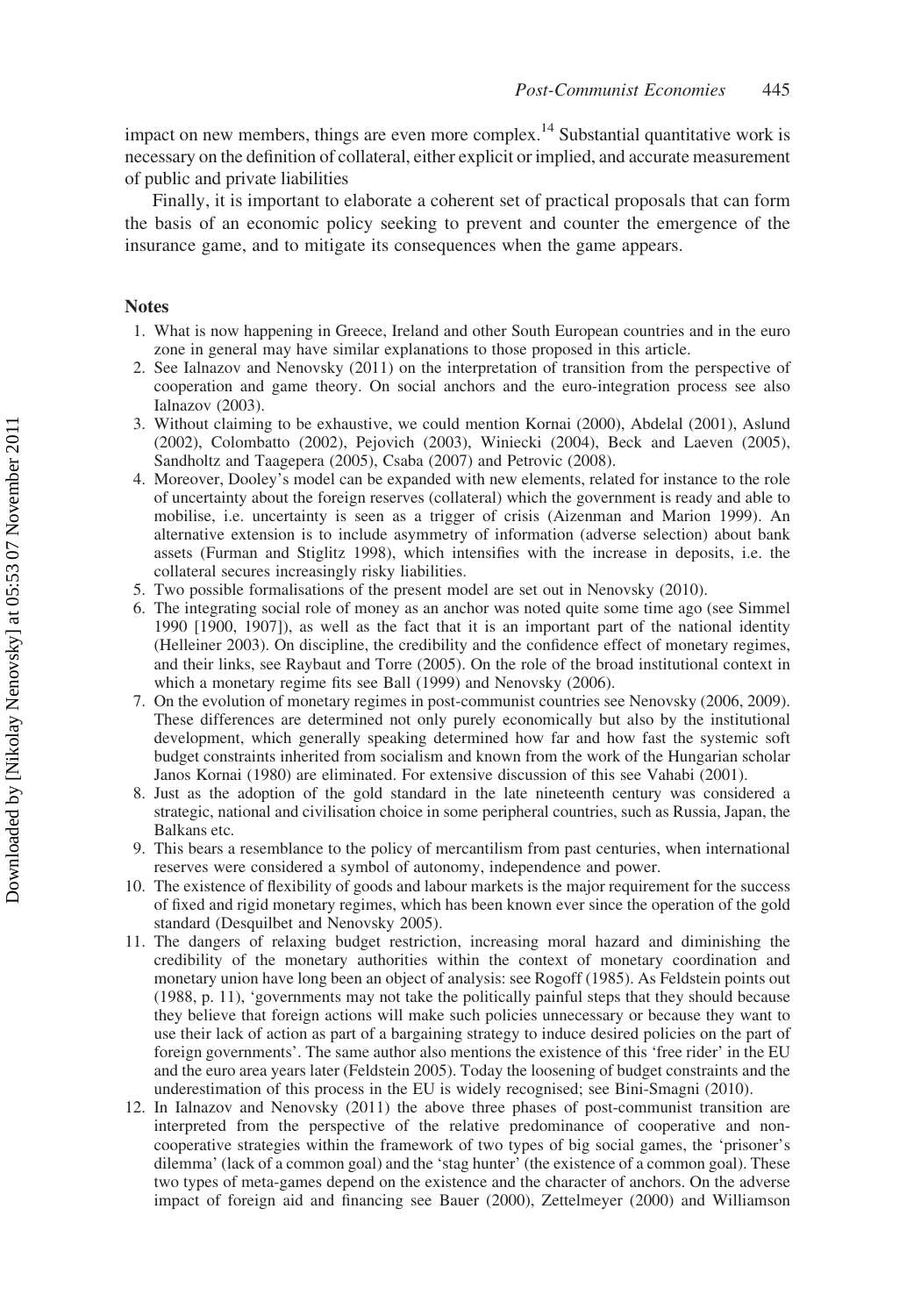(2010). In the light of the above we can propose the hypothesis, extravagant at first glance, that the lower its utilisation of euro funds, the better the economy develops.

- 13. On this difference see Nenovsky et al.(2011).
- 14. See for example the interesting empirical analysis by Mathisen and Mitra (2010), who try to differentiate the movement of capital due to the influence of the EU (convergence factors) and that caused by different types of monetary regimes. In the same direction is the study of Hegerty (2009) on the role of fixed exchange rates in explaining the movement of capital in the Baltic countries and Bulgaria. See also Lane and Milesi-Ferretti (2007).

#### **References**

- Abdelal, R., 2001. National purpose in the world economy. Post-Soviet states in comparative perspective. Ithaca, NY: Cornell University Press.
- Aizenman, J. and Marion, N., 1999. Reserve uncertainty and the supply of international credit. *NBER* working paper, no. 7202.
- Aslund, A., 2002. Building capitalism. The transformation of the former Soviet bloc. Cambridge: Cambridge University Press.
- Ball, R., 1999. The institutional foundations of monetary commitment: a comparative analysis. World development, 27, 1821– 1842.
- Bauer, P., 2000. From subsistence to exchange. Princeton, NJ: Princeton University Press.
- Beck, T. and Laeven, L., 2005. Institution building and growth in transition economies. World bank policy research working paper, no. 3657.
- Bini-Smagni, L., 2010. Challenges for the euro area and the world economy. The group of thirty. Rabat, 28 May 2010.
- Chinn, M., Dooley, M. and Shrestha, S., 1999. Latin America and East Asia in the context of an insurance model of currency crises. Journal of international money and finance, 18, 659–681.
- Colombatto, E., 2002. Is there an Austrian approach to transition? Review of Austrian economics,  $1(15)$ ,  $61-74$ .
- Csaba, L., 2007. The new political economy of emerging Europe. Budapest: Akadémiai Kiadó/Kluwer.
- Desquilbet, J.B. and Nenovsky, N., 2005. Confiance et ajustement dans les régimes de caisse d'émission. Monde en développement, 2 (130), 77-95.
- Dooley, M., 1997. A model of crises in emerging markets. NBER working paper, no. 6300.
- Dooley, M., 2000. A model of crises in emerging markets. The economic journal, 110, 256–272.
- Feldstein, M., 1988. Distinguished lecture on economics in government: thinking about international economic coordination. Journal of economic perspectives, 2 (2), 3-13.
- Feldstein, M., 2005. The euro and the stability pact. Journal of policy modelling, 27, 421– 426.
- Furman, J. and Stiglitz, J., 1998. Economic crises: evidence and liquidity. Journal of political economy, 91, 401-419.
- Hegerty, S., 2009. Capital inflows, exchange market pressure, and credit growth in four transition economies with fixed exchange rates. Economic systems, 33 (2), 155– 167.
- Helleiner, E., 2003. The making of national money: territorial currencies in historical perspective. Ithaca, NY: Cornell University Press.
- Ialnazov, D., 2003. Can a country extricate itself from its post-socialist trajectory? The role of external anchors in Bulgaria. Comparative economic studies, 10, 85-103.
- Ialnazov, D. and Nenovsky, N., 2011. A game theory interpretation of post-communist evolution. Journal of economic issues, XLV (1), 41-55.
- Kornai, J., 1980. Economics of shortage. Amsterdam: North Holland Press.
- Kornai, J., 2000. What the change of system from socialism to capitalism does and does not mean. Journal of economic perspectives, 14 (1), 27-42.
- Krugman, P., 1978. A model of balance-of-payments crisis. Journal of money, credit and banking, 11 (3), 311– 325.
- Lane, Ph. and Milesi-Ferretti, G-M., 2007. Capital flows to Central and Eastern Europe. Emerging markets review, 8, 106–123.
- Mathisen, J. and Mitra, S., 2010. Managing capital inflows: emerging Europe is different, again. VoxEU, 25 May 2010.
- Nenovsky, N., 2006. Monetary convergence on the road to EMU: conceptual issues for Eastern Europe. ICER working paper, no. 33.